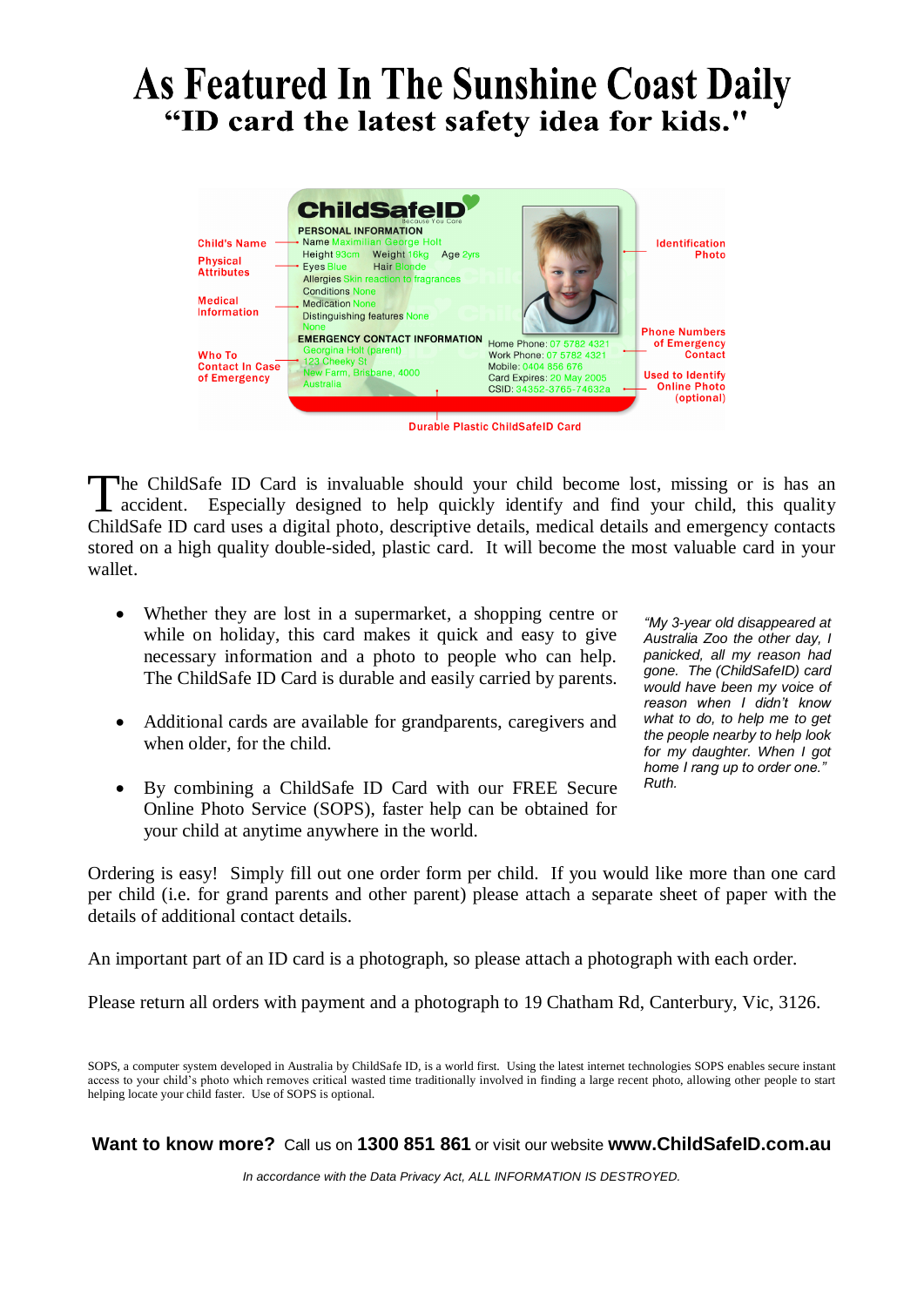| Contact Details: Karen.Randall@ChildSafelD.com.au National: 1300 851 861 www.ChildSafelD.com.au | Address |
|-------------------------------------------------------------------------------------------------|---------|
|                                                                                                 |         |
|                                                                                                 |         |
|                                                                                                 |         |
|                                                                                                 |         |
|                                                                                                 |         |
|                                                                                                 |         |
|                                                                                                 |         |
|                                                                                                 |         |
|                                                                                                 |         |
|                                                                                                 |         |
|                                                                                                 |         |
|                                                                                                 |         |
|                                                                                                 |         |
|                                                                                                 |         |
|                                                                                                 |         |
|                                                                                                 |         |
| ω<br>Φ<br>O<br>$\frac{1}{2}$<br>s<br>O                                                          |         |
| $\frac{0}{1}$<br>Ç<br>1<br>u r<br>Φ                                                             |         |
|                                                                                                 |         |

| Order Form 1 of 2                                                                                                                        |                            |
|------------------------------------------------------------------------------------------------------------------------------------------|----------------------------|
| to appear on your child's ID Card clearly in CAPITAL LETTERS.<br>To order the ChildSafe ID card please fill in the following information | $\frac{0}{2}$              |
| NOTE: This information is destroyed after one month                                                                                      |                            |
| <b>Child Information</b>                                                                                                                 |                            |
| School/Child Care Centre<br>Class/Room                                                                                                   | Teacher's Name             |
| First Name<br>Middle Name<br>Last Name                                                                                                   | Height (cm)<br>Weight (kg) |
| Age<br>Hair<br>Eyes<br>Sex<br>$\frac{1}{5}$<br><b>Allergies</b>                                                                          | Conditions                 |
| Medication<br>Distinguishing Features                                                                                                    |                            |
|                                                                                                                                          |                            |
| First Name<br><b>Contact Details</b><br>Last Name                                                                                        | Relationship to Child      |
| Work Number<br>Home Number                                                                                                               | Mobile                     |
| Address                                                                                                                                  |                            |
| Please attach further contacts for additional cards                                                                                      | Email Address              |
| <b>Delivery Address</b>                                                                                                                  |                            |
| Same As Contact Details                                                                                                                  |                            |
| <b>First Name</b><br>Last Name                                                                                                           | Email Address              |
| Work Number<br>Home Number                                                                                                               | Mobile                     |
| Address                                                                                                                                  |                            |
| Contact Details: Karen.Randall@ChildSafelD.com.au National: 1300 851 861 WWW.ChildSafelD.com.au                                          | <b>ChildSafel</b>          |